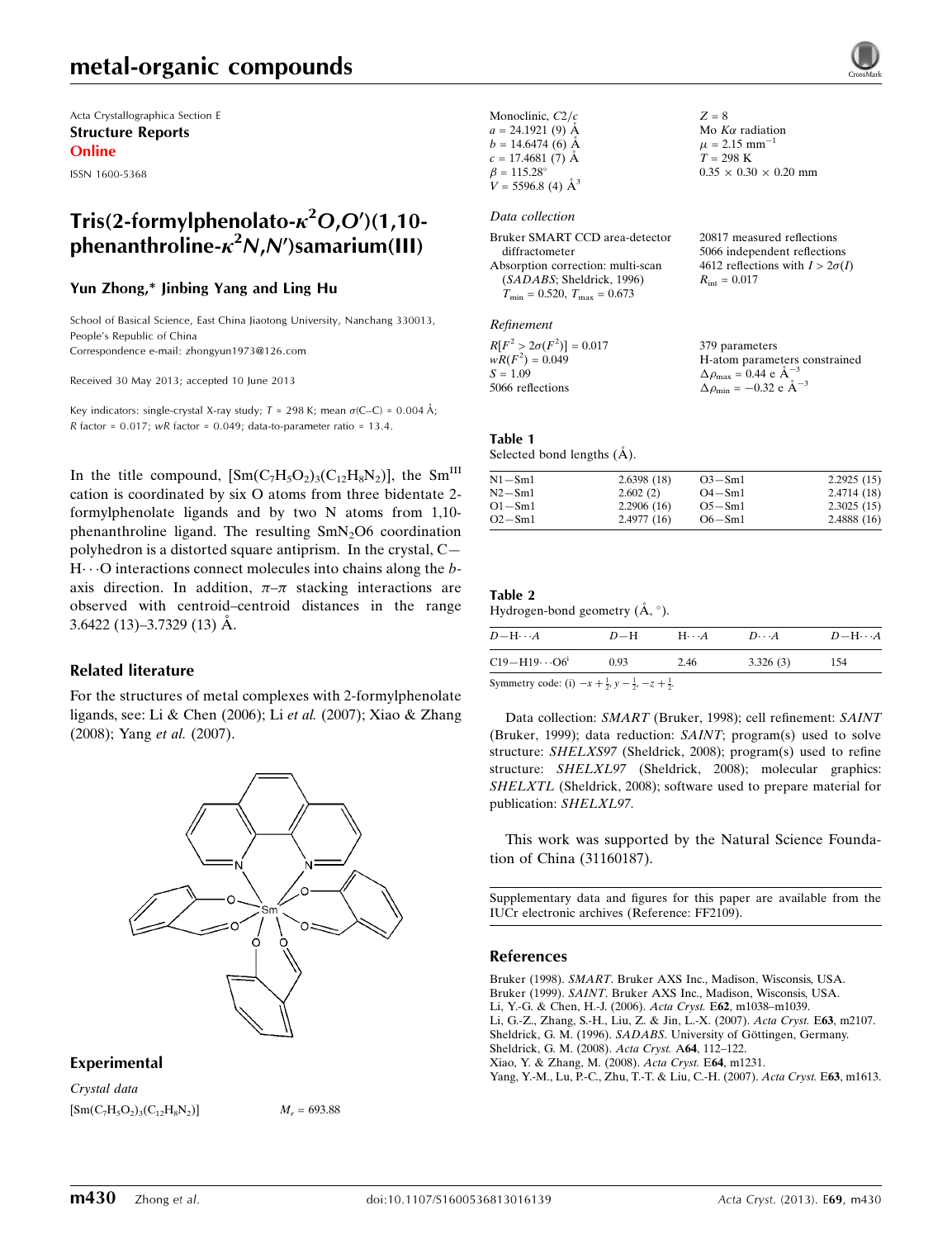# **supporting information**

*Acta Cryst.* (2013). E**69**, m430 [doi:10.1107/S1600536813016139]

## **Tris(2-formylphenolato-***κ***<sup>2</sup>** *O***,***O***′)(1,10-phenanthroline-***κ***<sup>2</sup>** *N***,***N***′)samarium(III)**

## **Yun Zhong, Jinbing Yang and Ling Hu**

## **S1. Comment**

Many metal complexes with Schiff base ligands, which had been synthesized by salicylaldehyde and amine, have been reported. However, only a few metal complexes with 2-formylphenolate ligands had been reported so far. In metal complexes with 2-formylphenolate ligands, the metal ion had been likely coordinated by O atoms from bidentate 2 formylphenolate ligands in a square-planar geometry.(Li *et al.*,2006; Yang *et al.*, 2007; Xiao & Zhang, 2008; Li *et al.*, 2007)

The title compound,  $[\text{Sm}(C_7H_3O_2)_{3}(C_{12}H_8N_2)]$ , was obtained by the reaction of salicylaldehyde, 1,10-phenanthroline and samarium(III) chloride in methanol. The  $Sm^{III}$  cation is coordinated by six O atoms from three bidentate 2-formylphenolate ligands and by two N atoms from 1,10-phenanthroline ligand. The Sm—O distances range from 2.2906 (16) to 2.4977 (16) Å, and the Sm—N distances range from 2.602 (2) to 2.6398 (18) Å.

## **S2. Experimental**

SmCl<sub>3</sub> (0.26 g, 1.0 mmol), salicylaldehyde (0.37 g, 3.0 mmol) and triethylamine (0.3 g, 3 mmol) was stirred for 1 h in methanol (20 ml) at reflux temperature and cooled to room temperature. To this solution, a methanol solution (5 ml) containing 1,10-phenanthroline (0.18 g, 1 mmol) was added. The mixture was stirred for 1 h at room temperature and the precipitate was filtered off. Brown crystals were obtained by a slow evaporation of the filtrate.

## **S3. Refinement**

H atoms were placed in calculated positions with C—H = 0.97 and O—H = 0.82 Å, and refined in riding mode with  $U_{iso}(H) = 1.2U_{eq}(C)$  and  $1.5U_{eq}(O)$ . The highest peak in the final difference Fourier map is 0.93 Å apart from the Sm1 atom.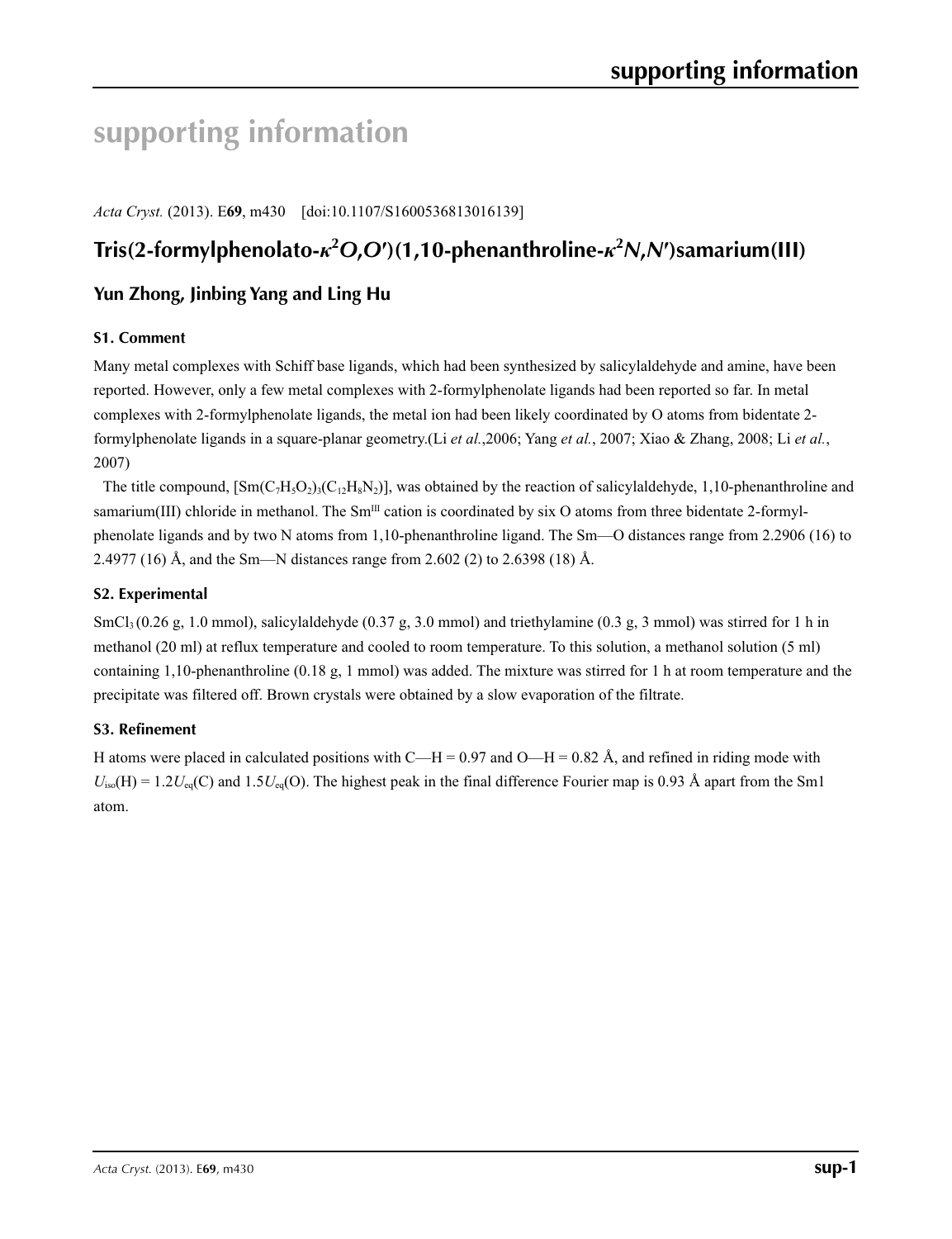

## **Figure 1**

The molecular structure of the title compound with 50% probability displacement ellipsoids for non-H atoms.

## **Tris(2-formylphenolato-***κ***<sup>2</sup>** *O***,***O***′)(1,10-phenanthroline-***κ***<sup>2</sup>** *N***,***N***′)samarium(III)**

| $F(000) = 2760$<br>$D_x = 1.647$ Mg m <sup>-3</sup><br>Mo Ka radiation, $\lambda = 0.71073$ Å<br>Cell parameters from 9986 reflections<br>$\theta$ = 2.3–28.4°<br>$\mu$ = 2.15 mm <sup>-1</sup><br>$T = 298 \text{ K}$<br>Prism, brown<br>$0.35 \times 0.30 \times 0.20$ mm                                                                                                                        |
|----------------------------------------------------------------------------------------------------------------------------------------------------------------------------------------------------------------------------------------------------------------------------------------------------------------------------------------------------------------------------------------------------|
|                                                                                                                                                                                                                                                                                                                                                                                                    |
| 20817 measured reflections<br>5066 independent reflections<br>4612 reflections with $I > 2\sigma(I)$<br>$R_{\rm int} = 0.017$<br>$\theta_{\text{max}} = 25.3^{\circ}, \theta_{\text{min}} = 2.3^{\circ}$<br>$h = -28 \rightarrow 28$<br>$k = -17 \rightarrow 17$<br>$l = -20 \rightarrow 20$                                                                                                       |
|                                                                                                                                                                                                                                                                                                                                                                                                    |
| Secondary atom site location: difference Fourier<br>map<br>Hydrogen site location: inferred from<br>neighbouring sites<br>H-atom parameters constrained<br>$w = 1/[\sigma^2(F_0^2) + (0.0247P)^2 + 4.8252P]$<br>where $P = (F_o^2 + 2F_c^2)/3$<br>$(\Delta/\sigma)_{\text{max}} = 0.001$<br>$\Delta\rho_{\text{max}} = 0.44$ e Å <sup>-3</sup><br>$\Delta\rho_{\rm min} = -0.32$ e Å <sup>-3</sup> |
|                                                                                                                                                                                                                                                                                                                                                                                                    |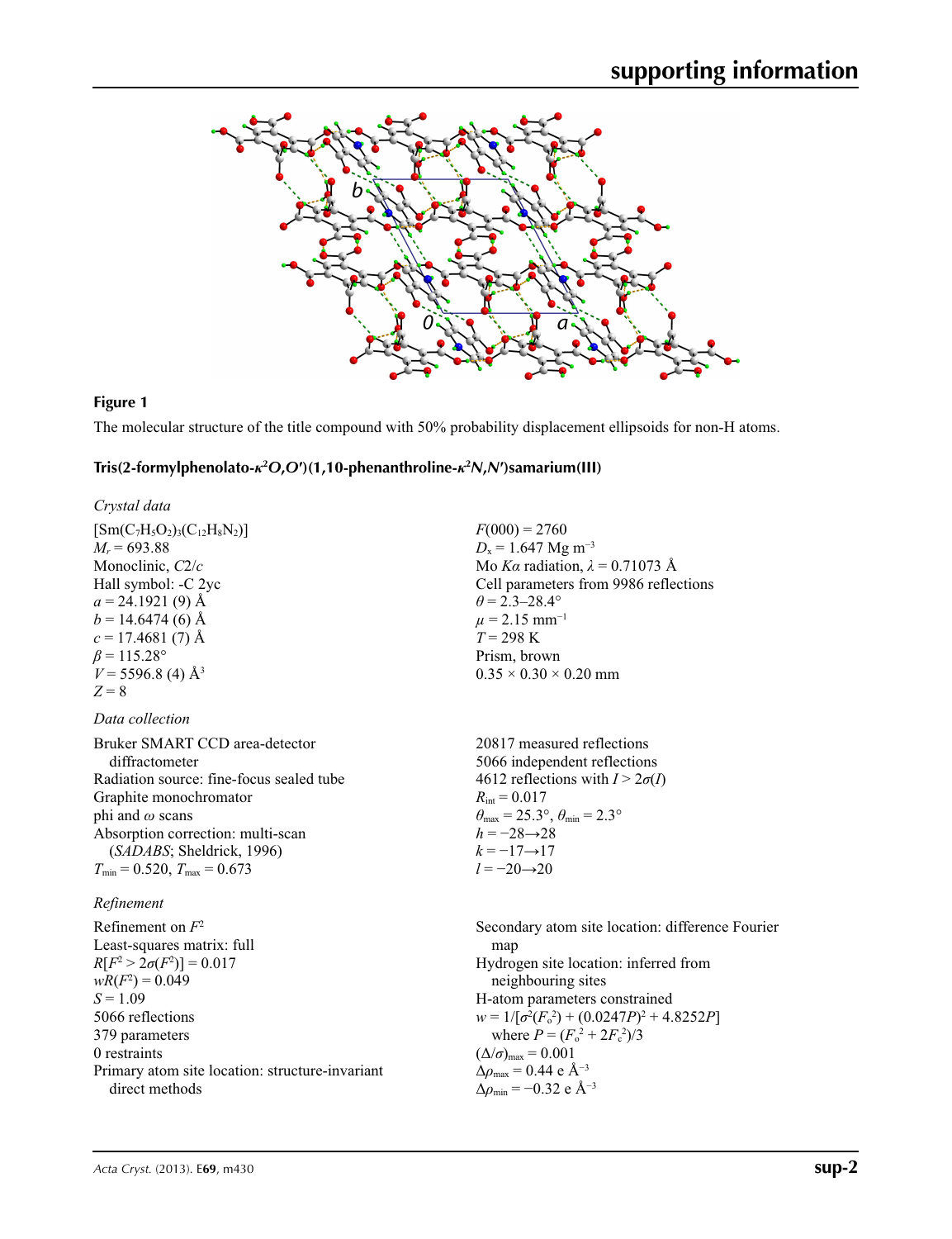### *Special details*

**Geometry**. All e.s.d.'s (except the e.s.d. in the dihedral angle between two l.s. planes) are estimated using the full covariance matrix. The cell e.s.d.'s are taken into account individually in the estimation of e.s.d.'s in distances, angles and torsion angles; correlations between e.s.d.'s in cell parameters are only used when they are defined by crystal symmetry. An approximate (isotropic) treatment of cell e.s.d.'s is used for estimating e.s.d.'s involving l.s. planes.

**Refinement**. Refinement of  $F^2$  against ALL reflections. The weighted R-factor wR and goodness of fit *S* are based on  $F^2$ , conventional *R*-factors *R* are based on *F*, with *F* set to zero for negative  $F^2$ . The threshold expression of  $F^2 > \sigma(F^2)$  is used only for calculating *R*-factors(gt) *etc*. and is not relevant to the choice of reflections for refinement. *R*-factors based on *F*<sup>2</sup> are statistically about twice as large as those based on *F*, and *R*- factors based on ALL data will be even larger.

|                 | $\boldsymbol{x}$ | $\mathcal{Y}$ | $\boldsymbol{Z}$ | $U_{\rm iso}*/U_{\rm eq}$ |  |
|-----------------|------------------|---------------|------------------|---------------------------|--|
| C1              | 0.31169(10)      | 0.86165(16)   | 0.37537(16)      | 0.0465(5)                 |  |
| H1              | 0.3199           | 0.8625        | 0.3280           | $0.056*$                  |  |
| C2              | 0.35943(11)      | 0.84125(17)   | 0.45406(17)      | 0.0528(6)                 |  |
| H2              | 0.3985           | 0.8294        | 0.4585           | $0.063*$                  |  |
| C <sub>3</sub>  | 0.34823(11)      | 0.83896(16)   | 0.52364(16)      | 0.0518(6)                 |  |
| H <sub>3</sub>  | 0.3796           | 0.8258        | 0.5764           | $0.062*$                  |  |
| C4              | 0.28917(11)      | 0.85648(14)   | 0.51595(14)      | 0.0433(5)                 |  |
| C <sub>5</sub>  | 0.27276(13)      | 0.85179(16)   | 0.58590(15)      | 0.0536(6)                 |  |
| H <sub>5</sub>  | 0.3027           | 0.8387        | 0.6398           | $0.064*$                  |  |
| C6              | 0.21547(13)      | 0.86576(17)   | 0.57504(16)      | 0.0560(6)                 |  |
| H <sub>6</sub>  | 0.2062           | 0.8621        | 0.6214           | $0.067*$                  |  |
| C7              | 0.16799(12)      | 0.88631(16)   | 0.49350(16)      | 0.0485(6)                 |  |
| C8              | 0.10657(14)      | 0.89827(19)   | 0.4777(2)        | 0.0629(7)                 |  |
| $\rm H8$        | 0.0953           | 0.8947        | 0.5222           | $0.075*$                  |  |
| C9              | 0.06353(14)      | 0.9149(2)     | 0.3984(2)        | 0.0679(8)                 |  |
| H9              | 0.0227           | 0.9222        | 0.3878           | $0.081*$                  |  |
| C10             | 0.08197(13)      | 0.9208(2)     | 0.3334(2)        | 0.0635(8)                 |  |
| H10             | 0.0524           | 0.9330        | 0.2790           | $0.076*$                  |  |
| C11             | 0.18228(10)      | 0.89213(14)   | 0.42354(15)      | 0.0395(5)                 |  |
| C12             | 0.24393(10)      | 0.87700(13)   | 0.43492(13)      | 0.0365(5)                 |  |
| C13             | 0.08129(10)      | 0.71970(16)   | 0.16434(16)      | 0.0470(5)                 |  |
| C14             | 0.02349(12)      | 0.68030(19)   | 0.1451(2)        | 0.0747(9)                 |  |
| H14             | $-0.0062$        | 0.7149        | 0.1522           | $0.090*$                  |  |
| C15             | 0.01027(15)      | 0.59231(19)   | 0.1162(3)        | 0.0831(11)                |  |
| H15             | $-0.0285$        | 0.5691        | 0.1032           | $0.100*$                  |  |
| C16             | 0.05290(14)      | 0.53738(19)   | 0.1060(2)        | 0.0723(9)                 |  |
| H16             | 0.0429           | 0.4782        | 0.0853           | $0.087*$                  |  |
| C17             | 0.10973(14)      | 0.57144(17)   | 0.12672(18)      | 0.0596(7)                 |  |
| H17             | 0.1390           | 0.5344        | 0.1210           | $0.071*$                  |  |
| C18             | 0.12548(10)      | 0.66124(15)   | 0.15659(14)      | 0.0424(5)                 |  |
| C19             | 0.18756(11)      | 0.68770(16)   | 0.18207(16)      | 0.0486(6)                 |  |
| H <sub>19</sub> | 0.2133           | 0.6433        | 0.1770           | $0.058*$                  |  |
| C20             | 0.27639(11)      | 0.93203(15)   | 0.14703(15)      | 0.0424(5)                 |  |
| C21             | 0.33951(11)      | 0.94760(18)   | 0.17270(17)      | 0.0511(6)                 |  |
| H21             | 0.3624           | 0.9743        | 0.2251           | $0.061*$                  |  |

*Fractional atomic coordinates and isotropic or equivalent isotropic displacement parameters (Å2 )*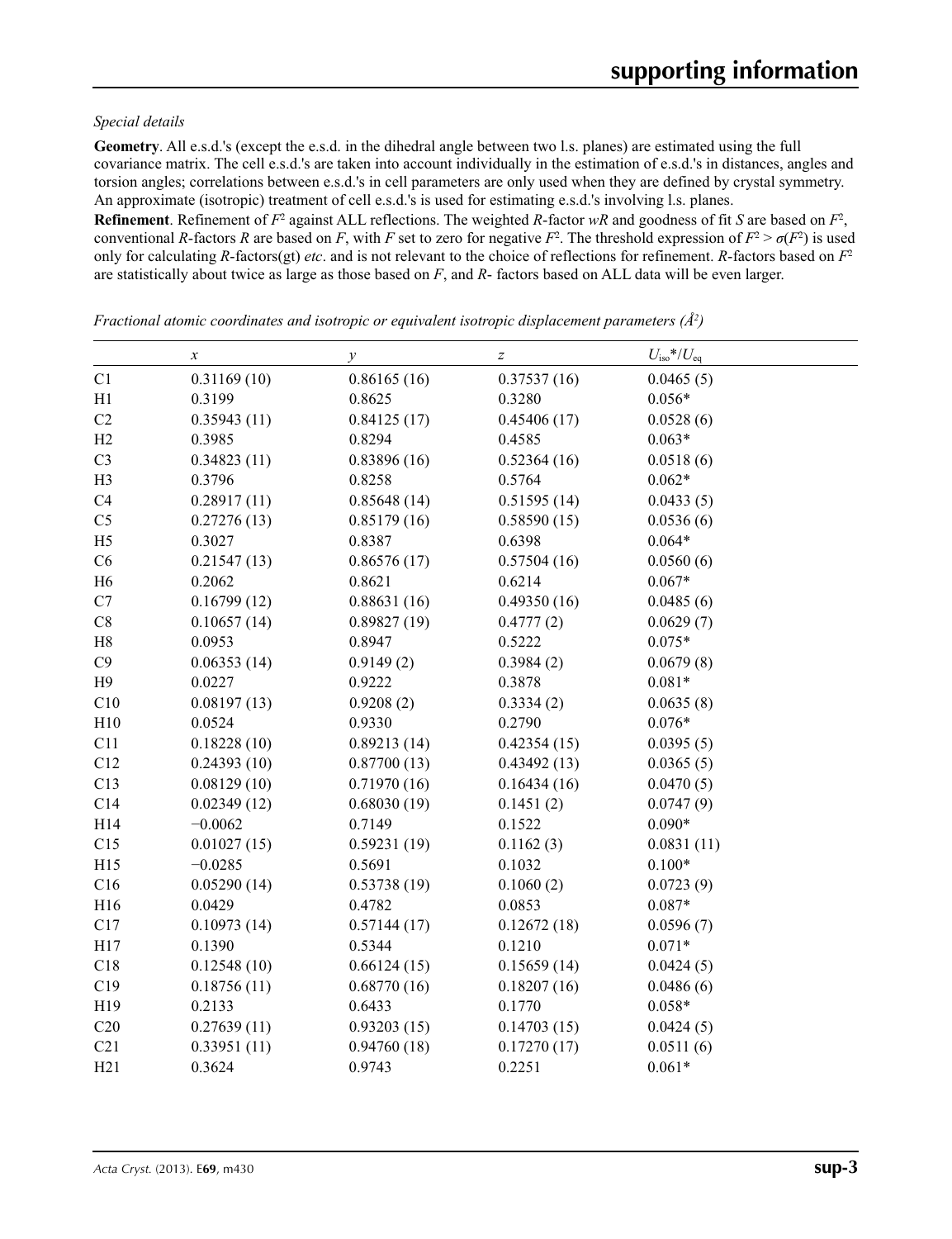| C22             | 0.36752(14)    | 0.92430(19) | 0.1224(2)   | 0.0651(8)  |
|-----------------|----------------|-------------|-------------|------------|
| H22             | 0.4093         | 0.9343      | 0.1419      | $0.078*$   |
| C <sub>23</sub> | 0.33551(17)    | 0.8860(3)   | 0.0428(2)   | 0.0798(10) |
| H23             | 0.3554         | 0.8703      | 0.0094      | $0.096*$   |
| C <sub>24</sub> | 0.27492(16)    | 0.8721(3)   | 0.0150(2)   | 0.0764(9)  |
| H <sub>24</sub> | 0.2530         | 0.8480      | $-0.0388$   | $0.092*$   |
| C <sub>25</sub> | 0.24352(13)    | 0.89319(18) | 0.06522(16) | 0.0534(6)  |
| C <sub>26</sub> | 0.17925(14)    | 0.8767(2)   | 0.03053(17) | 0.0634(7)  |
| H26             | 0.1611         | 0.8570      | $-0.0254$   | $0.076*$   |
| C27             | 0.06299(10)    | 1.08986(14) | 0.14602(15) | 0.0391(5)  |
| C28             | 0.00641(11)    | 1.11852(17) | 0.08153(17) | 0.0509(6)  |
| H <sub>28</sub> | $-0.0168$      | 1.0774      | 0.0395      | $0.061*$   |
| C29             | $-0.01491(13)$ | 1.20557(19) | 0.0797(2)   | 0.0681(8)  |
| H <sub>29</sub> | $-0.0522$      | 1.2224      | 0.0363      | $0.082*$   |
| C30             | 0.01791(14)    | 1.2692(2)   | 0.1412(3)   | 0.0832(10) |
| H <sub>30</sub> | 0.0025         | 1.3276      | 0.1400      | $0.100*$   |
| C31             | 0.07337(14)    | 1.24430(19) | 0.2038(2)   | 0.0715(8)  |
| H31             | 0.0958         | 1.2868      | 0.2449      | $0.086*$   |
| C32             | 0.09729(10)    | 1.15610(16) | 0.20742(15) | 0.0457(5)  |
| C33             | 0.15714(11)    | 1.13771(18) | 0.27111(16) | 0.0525(6)  |
| H33             | 0.1758         | 1.1851      | 0.3088      | $0.063*$   |
| N1              | 0.25528(8)     | 0.87989(12) | 0.36524(11) | 0.0394(4)  |
| N2              | 0.13901(9)     | 0.91009(13) | 0.34420(13) | 0.0469(5)  |
| O <sub>1</sub>  | 0.09273(7)     | 0.80347(11) | 0.18874(13) | 0.0598(5)  |
| O2              | 0.21128(7)     | 0.76192(11) | 0.20986(11) | 0.0520(4)  |
| O <sub>3</sub>  | 0.25049(7)     | 0.95453(11) | 0.19573(9)  | 0.0441(4)  |
| <b>O4</b>       | 0.14503(8)     | 0.88545(14) | 0.06560(11) | 0.0590(4)  |
| O <sub>5</sub>  | 0.08275(7)     | 1.00738(10) | 0.14640(10) | 0.0466(4)  |
| O <sub>6</sub>  | 0.18739(8)     | 1.06706(11) | 0.28260(11) | 0.0519(4)  |
| Sm1             | 0.165805(5)    | 0.913618(7) | 0.214933(7) | 0.03584(5) |
|                 |                |             |             |            |

*Atomic displacement parameters (Å2 )*

|                | $U^{11}$   | $U^{22}$   | $U^{33}$   | $U^{12}$      | $U^{13}$   | $U^{23}$      |
|----------------|------------|------------|------------|---------------|------------|---------------|
| C <sub>1</sub> | 0.0328(12) | 0.0541(14) | 0.0520(14) | 0.0006(10)    | 0.0175(10) | 0.0100(11)    |
| C <sub>2</sub> | 0.0300(12) | 0.0578(14) | 0.0624(16) | $-0.0004(10)$ | 0.0120(11) | 0.0116(12)    |
| C <sub>3</sub> | 0.0409(13) | 0.0494(13) | 0.0483(14) | $-0.0062(10)$ | 0.0030(11) | 0.0079(11)    |
| C <sub>4</sub> | 0.0469(13) | 0.0336(11) | 0.0414(12) | $-0.0087(9)$  | 0.0112(10) | $-0.0009(9)$  |
| C <sub>5</sub> | 0.0689(18) | 0.0470(13) | 0.0371(13) | $-0.0123(12)$ | 0.0152(12) | $-0.0046(10)$ |
| C <sub>6</sub> | 0.0786(19) | 0.0516(14) | 0.0466(14) | $-0.0115(13)$ | 0.0353(14) | $-0.0101(11)$ |
| C7             | 0.0618(16) | 0.0388(11) | 0.0531(14) | $-0.0061(11)$ | 0.0322(13) | $-0.0078(10)$ |
| C8             | 0.0698(19) | 0.0687(17) | 0.0714(19) | $-0.0014(14)$ | 0.0505(17) | $-0.0100(14)$ |
| C9             | 0.0515(17) | 0.081(2)   | 0.087(2)   | 0.0063(14)    | 0.0441(17) | $-0.0033(16)$ |
| C10            | 0.0419(15) | 0.088(2)   | 0.0653(18) | 0.0100(13)    | 0.0270(14) | 0.0082(14)    |
| C11            | 0.0443(13) | 0.0318(10) | 0.0471(13) | $-0.0019(9)$  | 0.0239(11) | $-0.0010(9)$  |
| C12            | 0.0380(11) | 0.0287(10) | 0.0408(12) | $-0.0051(8)$  | 0.0151(9)  | 0.0001(8)     |
| C13            | 0.0374(12) | 0.0413(12) | 0.0581(14) | $-0.0017(10)$ | 0.0164(11) | 0.0016(10)    |
| C14            | 0.0397(14) | 0.0526(15) | 0.126(3)   | $-0.0060(12)$ | 0.0298(16) | $-0.0042(17)$ |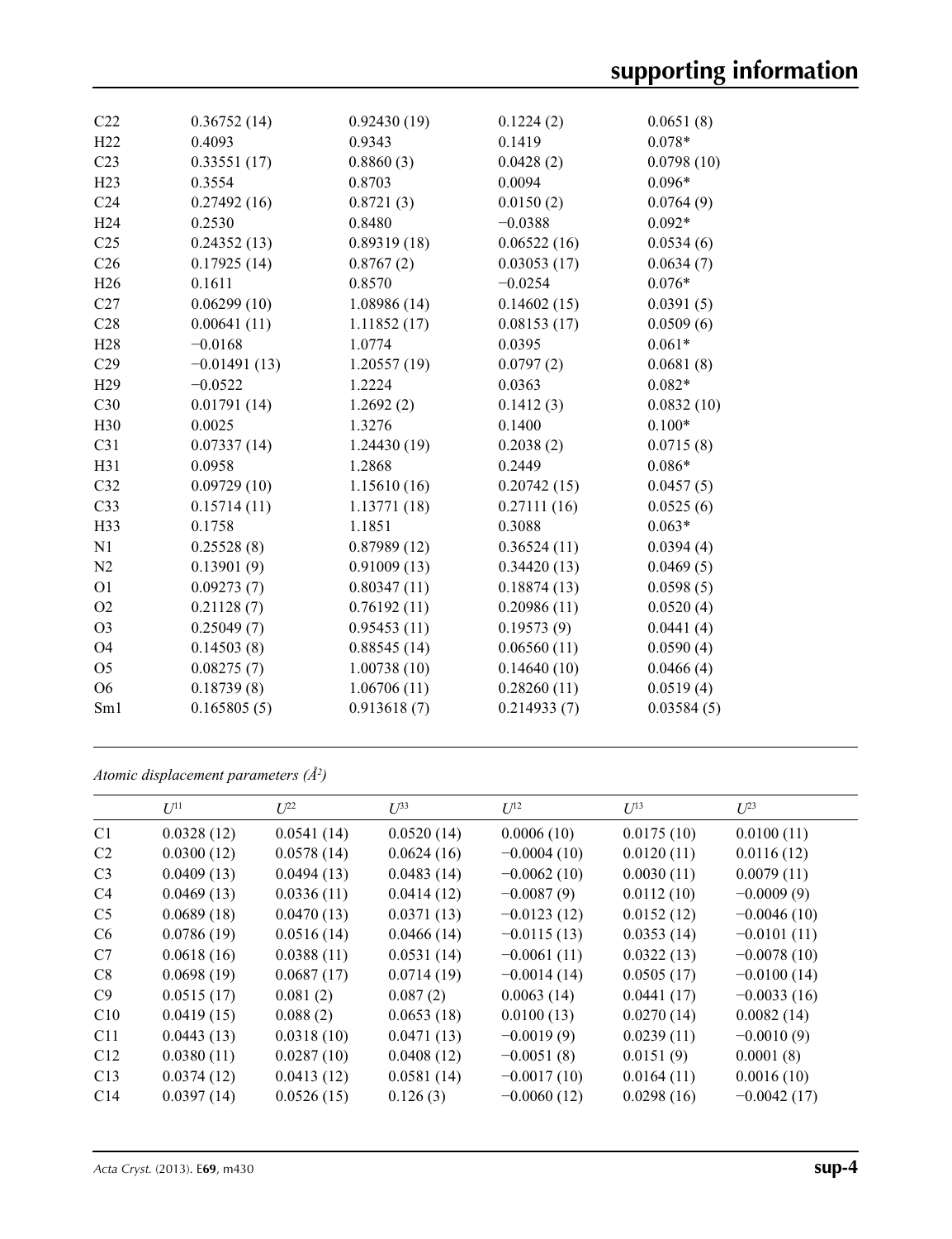# **supporting information**

| C15             | 0.0470(17) | 0.0553(18) | 0.121(3)   | $-0.0153(13)$ | 0.0111(18) | 0.0009(17)    |
|-----------------|------------|------------|------------|---------------|------------|---------------|
| C16             | 0.0662(19) | 0.0404(14) | 0.084(2)   | $-0.0048(13)$ | 0.0068(16) | $-0.0043(13)$ |
| C17             | 0.0625(17) | 0.0431(13) | 0.0621(17) | 0.0061(12)    | 0.0162(14) | $-0.0036(11)$ |
| C18             | 0.0422(12) | 0.0395(11) | 0.0407(12) | 0.0028(9)     | 0.0131(10) | 0.0030(9)     |
| C19             | 0.0441(13) | 0.0457(13) | 0.0558(14) | 0.0096(11)    | 0.0212(11) | 0.0013(11)    |
| C20             | 0.0467(13) | 0.0407(11) | 0.0424(12) | 0.0048(10)    | 0.0214(11) | 0.0114(9)     |
| C <sub>21</sub> | 0.0454(14) | 0.0561(14) | 0.0552(15) | 0.0038(11)    | 0.0246(12) | 0.0108(12)    |
| C22             | 0.0542(17) | 0.0742(19) | 0.079(2)   | 0.0143(13)    | 0.0403(16) | 0.0225(15)    |
| C <sub>23</sub> | 0.083(2)   | 0.103(2)   | 0.077(2)   | 0.024(2)      | 0.056(2)   | 0.0081(19)    |
| C <sub>24</sub> | 0.081(2)   | 0.102(2)   | 0.0538(17) | 0.0125(19)    | 0.0354(16) | $-0.0070(16)$ |
| C <sub>25</sub> | 0.0563(16) | 0.0635(15) | 0.0414(13) | 0.0075(12)    | 0.0220(12) | 0.0021(11)    |
| C <sub>26</sub> | 0.0644(18) | 0.0795(19) | 0.0384(14) | 0.0023(15)    | 0.0143(13) | $-0.0093(13)$ |
| C27             | 0.0354(11) | 0.0417(12) | 0.0431(12) | 0.0006(9)     | 0.0195(10) | 0.0004(9)     |
| C28             | 0.0374(12) | 0.0518(13) | 0.0578(15) | 0.0042(11)    | 0.0149(11) | 0.0007(11)    |
| C29             | 0.0426(15) | 0.0593(17) | 0.091(2)   | 0.0128(12)    | 0.0182(15) | 0.0096(15)    |
| C30             | 0.0615(19) | 0.0500(16) | 0.130(3)   | 0.0175(14)    | 0.034(2)   | $-0.0042(18)$ |
| C31             | 0.0613(18) | 0.0531(16) | 0.097(2)   | $-0.0012(13)$ | 0.0307(17) | $-0.0223(15)$ |
| C32             | 0.0397(12) | 0.0462(12) | 0.0526(14) | $-0.0019(10)$ | 0.0211(11) | $-0.0069(10)$ |
| C <sub>33</sub> | 0.0495(14) | 0.0513(14) | 0.0524(14) | $-0.0113(12)$ | 0.0179(12) | $-0.0159(11)$ |
| N1              | 0.0321(9)  | 0.0423(9)  | 0.0424(10) | $-0.0011(8)$  | 0.0145(8)  | 0.0068(8)     |
| N2              | 0.0340(10) | 0.0582(12) | 0.0500(12) | 0.0033(8)     | 0.0193(9)  | 0.0071(9)     |
| O <sub>1</sub>  | 0.0401(9)  | 0.0434(9)  | 0.1014(15) | $-0.0057(7)$  | 0.0356(10) | $-0.0149(9)$  |
| O2              | 0.0372(9)  | 0.0495(10) | 0.0678(11) | 0.0019(7)     | 0.0211(8)  | $-0.0022(8)$  |
| O <sub>3</sub>  | 0.0427(9)  | 0.0518(9)  | 0.0408(8)  | $-0.0062(7)$  | 0.0207(7)  | $-0.0004(7)$  |
| <b>O4</b>       | 0.0445(10) | 0.0777(12) | 0.0443(10) | $-0.0014(9)$  | 0.0089(8)  | $-0.0070(9)$  |
| O <sub>5</sub>  | 0.0371(8)  | 0.0414(8)  | 0.0482(9)  | 0.0040(7)     | 0.0056(7)  | $-0.0046(7)$  |
| O <sub>6</sub>  | 0.0391(9)  | 0.0502(9)  | 0.0532(10) | $-0.0047(7)$  | 0.0071(8)  | $-0.0056(8)$  |
| Sm1             | 0.02721(7) | 0.03827(7) | 0.03935(8) | $-0.00068(4)$ | 0.01164(5) | 0.00116(4)    |
|                 |            |            |            |               |            |               |

*Geometric parameters (Å, º)*

| $C1 - N1$  | 1.326(3) | $C19 - H19$ | 0.9300   |
|------------|----------|-------------|----------|
| $C1-C2$    | 1.399(3) | $C20 - 03$  | 1.296(3) |
| $Cl-H1$    | 0.9300   | $C20-C21$   | 1.414(3) |
| $C2-C3$    | 1.354(4) | $C20-C25$   | 1.424(4) |
| $C2-H2$    | 0.9300   | $C21 - C22$ | 1.363(4) |
| $C3-C4$    | 1.400(3) | $C21 - H21$ | 0.9300   |
| $C3-H3$    | 0.9300   | $C22-C23$   | 1.387(5) |
| $C4 - C12$ | 1.403(3) | $C22 - H22$ | 0.9300   |
| $C4 - C5$  | 1.439(3) | $C23-C24$   | 1.348(5) |
| $C5-C6$    | 1.332(4) | $C23 - H23$ | 0.9300   |
| $C5 - H5$  | 0.9300   | $C24 - C25$ | 1.418(4) |
| $C6-C7$    | 1.429(4) | $C24 - H24$ | 0.9300   |
| $C6-H6$    | 0.9300   | $C25-C26$   | 1.428(4) |
| $C7-C8$    | 1.401(4) | $C26 - 04$  | 1.229(3) |
| $C7 - C11$ | 1.407(3) | $C26 - H26$ | 0.9300   |
| $C8-C9$    | 1.352(5) | $C27 - 05$  | 1.298(3) |
| $C8 - H8$  | 0.9300   | $C27 - C28$ | 1.415(3) |
|            |          |             |          |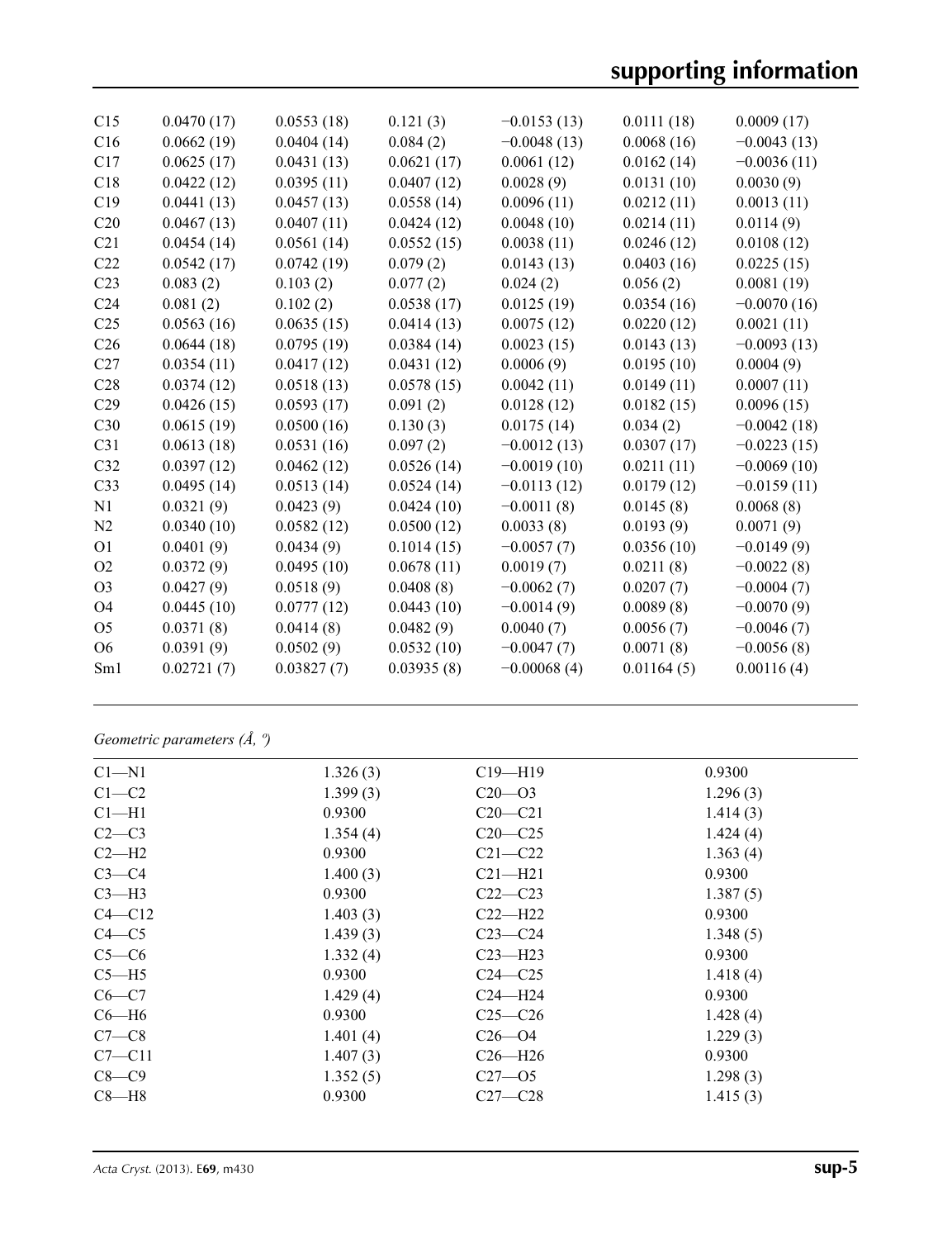| $C9 - C10$      | 1.390(4) | $C27-C32$         | 1.421(3)   |
|-----------------|----------|-------------------|------------|
| $C9 - H9$       | 0.9300   | $C28 - C29$       | 1.371(4)   |
| $C10 - N2$      | 1.320(3) | $C28 - H28$       | 0.9300     |
| $C10 - H10$     | 0.9300   | $C29 - C30$       | 1.387(4)   |
| $C11 - N2$      | 1.359(3) | $C29 - H29$       | 0.9300     |
| $C11 - C12$     | 1.435(3) | $C30-C31$         | 1.369(4)   |
| $C12 - N1$      | 1.358(3) | C30-H30           | 0.9300     |
| $C13 - 01$      | 1.290(3) | $C31 - C32$       | 1.406(4)   |
| $C13-C14$       | 1.414(3) | $C31 - H31$       | 0.9300     |
| $C13 - C18$     | 1.421(3) | $C32-C33$         | 1.425(3)   |
| $C14 - C15$     | 1.371(4) | $C33 - 06$        | 1.233(3)   |
| $C14 - H14$     | 0.9300   | $C33$ -H33        | 0.9300     |
| $C15 - C16$     | 1.379(5) | $N1 - Sm1$        | 2.6398(18) |
| $C15 - H15$     | 0.9300   | $N2$ —Sm1         | 2.602(2)   |
| $C16 - C17$     | 1.358(4) | $O1 - Sm1$        | 2.2906(16) |
| $C16 - H16$     | 0.9300   | $O2 - Sm1$        | 2.4977(16) |
| $C17 - C18$     | 1.406(3) | $O3 - Sm1$        | 2.2925(15) |
| $C17 - H17$     | 0.9300   | $O4 - Sm1$        | 2.4714(18) |
| $C18 - C19$     | 1.426(3) | $O5 - Sm1$        | 2.3025(15) |
| $C19 - 02$      | 1.228(3) | $O6 - Sm1$        | 2.4888(16) |
|                 |          |                   |            |
| $N1-C1-C2$      | 123.0(2) | $C23-C24-H24$     | 118.9      |
| $N1-C1-H1$      | 118.5    | $C25-C24-H24$     |            |
|                 |          |                   | 118.9      |
| $C2-C1-H1$      | 118.5    | $C24 - C25 - C20$ | 119.4(3)   |
| $C3-C2-C1$      | 119.3(2) | $C24 - C25 - C26$ | 118.4(3)   |
| $C3-C2-H2$      | 120.3    | $C20-C25-C26$     | 122.2(2)   |
| $C1-C2-H2$      | 120.3    | $O4 - C26 - C25$  | 127.9(2)   |
| $C2-C3-C4$      | 119.8(2) | $O4 - C26 - H26$  | 116.0      |
| $C2-C3-H3$      | 120.1    | $C25-C26-H26$     | 116.0      |
| $C4-C3-H3$      | 120.1    | $O5 - C27 - C28$  | 120.6(2)   |
| $C3 - C4 - C12$ | 117.4(2) | $O5 - C27 - C32$  | 122.4(2)   |
| $C3-C4-C5$      | 123.4(2) | $C28-C27-C32$     | 116.9(2)   |
| $C12-C4-C5$     | 119.2(2) | $C29 - C28 - C27$ | 121.4(2)   |
| $C6-C5-C4$      | 121.3(2) | C29-C28-H28       | 119.3      |
| $C6-C5-H5$      | 119.3    | C27-C28-H28       | 119.3      |
| $C4-C5-H5$      | 119.3    | $C28-C29-C30$     | 121.4(3)   |
| $C5 - C6 - C7$  | 121.3(2) | C28-C29-H29       | 119.3      |
| $C5-C6-H6$      | 119.4    | C30-C29-H29       | 119.3      |
| $C7-C6-H6$      | 119.4    | $C31 - C30 - C29$ | 118.8(3)   |
| $C8-C7-C11$     | 117.0(2) | $C31 - C30 - H30$ | 120.6      |
| $C8 - C7 - C6$  | 123.8(2) | C29-C30-H30       | 120.6      |
| $C11-C7-C6$     | 119.2(2) | $C30 - C31 - C32$ | 121.6(3)   |
| $C9 - C8 - C7$  | 120.8(3) | $C30 - C31 - H31$ | 119.2      |
| $C9-C8-H8$      | 119.6    | $C32 - C31 - H31$ | 119.2      |
|                 |          |                   |            |
| $C7-C8-H8$      | 119.6    | $C31 - C32 - C27$ | 119.8(2)   |
| $C8 - C9 - C10$ | 118.2(3) | $C31 - C32 - C33$ | 118.0(2)   |
| $C8-C9-H9$      | 120.9    | $C27 - C32 - C33$ | 122.1(2)   |
| $C10-C9-H9$     | 120.9    | $O6 - C33 - C32$  | 128.3(2)   |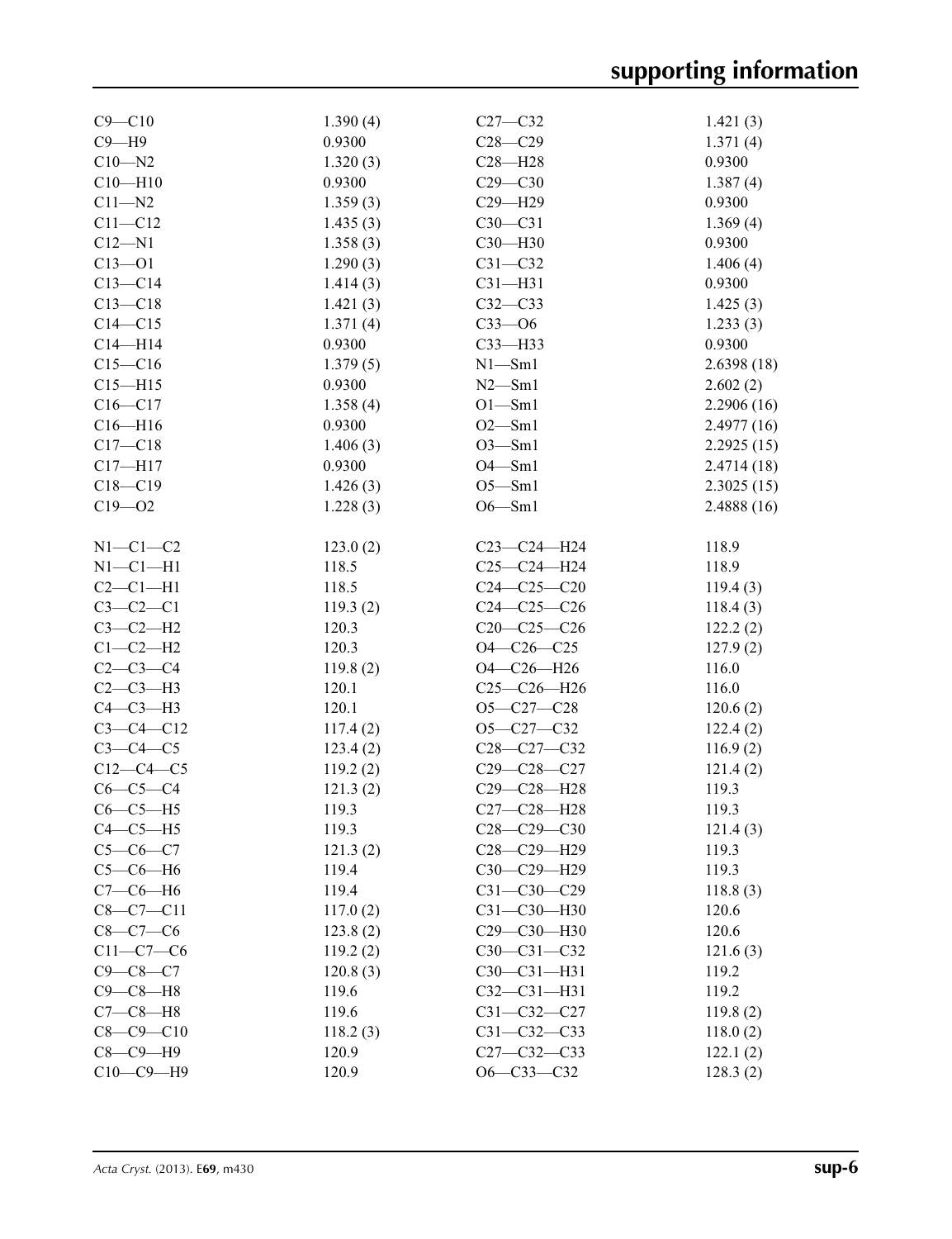| $N2 - C10 - C9$   | 123.8(3)   | $O6 - C33 - H33$ | 115.8      |
|-------------------|------------|------------------|------------|
| $N2 - C10 - H10$  | 118.1      | C32-C33-H33      | 115.8      |
| $C9 - C10 - H10$  | 118.1      | $Cl-M1-C12$      | 117.69(19) |
| $N2 - C11 - C7$   | 122.0(2)   | $Cl - N1 - Sm1$  | 122.02(15) |
| $N2 - C11 - C12$  | 118.3(2)   | $C12 - N1 - Sm1$ | 120.23(13) |
| $C7 - C11 - C12$  | 119.8(2)   | $C10 - N2 - C11$ | 118.2(2)   |
| $N1 - C12 - C4$   | 122.8(2)   | $C10 - N2 - Sm1$ | 120.39(18) |
| $N1 - C12 - C11$  | 117.84(19) | $C11 - N2 - Sm1$ | 121.33(15) |
| $C4 - C12 - C11$  | 119.3(2)   | $C13 - 01 - Sm1$ | 140.77(15) |
| $O1 - C13 - C14$  | 121.2(2)   | $C19 - 02 - 5m1$ | 131.52(15) |
| $O1 - C13 - C18$  | 122.7(2)   | $C20 - 03 - 5m1$ | 137.92(15) |
| $C14 - C13 - C18$ | 116.1(2)   | $C26 - O4 - Sm1$ | 131.83(17) |
| $C15-C14-C13$     | 121.5(3)   | $C27 - 05 - Sm1$ | 142.69(14) |
| $C15-C14-H14$     | 119.2      | $C33 - 06 - Sm1$ | 133.70(15) |
| $C13-C14-H14$     | 119.2      | $O1 - Sm1 - O3$  | 144.74(6)  |
| $C14-C15-C16$     | 121.8(3)   | $O1 - Sm1 - O5$  | 83.60 (6)  |
| $C14 - C15 - H15$ | 119.1      | $O3 - Sm1 - O5$  | 113.82(6)  |
| $C16 - C15 - H15$ | 119.1      | $O1 - Sm1 - O4$  | 83.10(7)   |
| $C17 - C16 - C15$ | 118.6(3)   | $O3 - Sm1 - O4$  | 71.39(6)   |
| $C17 - C16 - H16$ | 120.7      | $O5 - Sm1 - O4$  | 79.16(6)   |
| $C15-C16-H16$     | 120.7      | $O1 - Sm1 - O6$  | 135.93(6)  |
| $C16-C17-C18$     | 121.7(3)   | $O3 - Sm1 - O6$  | 79.29(6)   |
| $C16-C17-H17$     | 119.1      | $O5 - Sm1 - O6$  | 70.59(5)   |
| C18-C17-H17       | 119.1      | $O4 - Sml - O6$  | 123.98(6)  |
| $C17 - C18 - C13$ | 120.2(2)   | $O1 - Sm1 - O2$  | 71.36(5)   |
| $C17 - C18 - C19$ | 116.9(2)   | $O3 - Sm1 - O2$  | 78.04 (6)  |
| $C13 - C18 - C19$ | 122.8(2)   | $O5 - Sm1 - O2$  | 144.28(5)  |
| $O2 - C19 - C18$  | 128.0(2)   | $O4 - Sm1 - O2$  | 73.03(6)   |
| $O2 - C19 - H19$  | 116.0      | $O6 - Sm1 - O2$  | 144.49(5)  |
| C18-C19-H19       | 116.0      | $O1 - Sm1 - N2$  | 72.68(7)   |
| $O3-C20-C21$      | 120.7(2)   | $O3 - Sm1 - N2$  | 134.55(6)  |
| $O3-C20-C25$      | 122.8(2)   | $O5 - Sm1 - N2$  | 88.71 (6)  |
| $C21 - C20 - C25$ | 116.6(2)   | $O4 - Sm1 - N2$  | 154.01(6)  |
| $C22-C21-C20$     | 121.5(3)   | $O6 - Sm1 - N2$  | 71.66(6)   |
| $C22-C21-H21$     | 119.3      | $O2 - Sm1 - N2$  | 106.85(6)  |
| $C20-C21-H21$     | 119.3      | $O1 - Sml - N1$  | 107.57(6)  |
| $C21 - C22 - C23$ | 121.9(3)   | $O3 - Sm1 - N1$  | 77.88(5)   |
| $C21 - C22 - H22$ | 119.1      | $O5 - Sm1 - N1$  | 142.33(6)  |
| $C23 - C22 - H22$ | 119.1      | $O4 - Sm1 - N1$  | 136.83(6)  |
| $C24 - C23 - C22$ | 118.5(3)   | $O6 - Sm1 - N1$  | 77.30(6)   |
| $C24 - C23 - H23$ | 120.7      | $O2 - Sm1 - N1$  | 71.48(6)   |
| $C22-C23-H23$     | 120.7      | $N2 - Sm1 - N1$  | 62.33(6)   |
| $C23 - C24 - C25$ | 122.1(3)   |                  |            |
|                   |            |                  |            |

## *Hydrogen-bond geometry (Å, º)*

| $\epsilon$<br>$\mathbf{A}$<br>— | . .<br>. .<br>$\overline{\phantom{0}}$ | --<br>. .<br>-- | <br>. . | --<br>$\overline{\phantom{0}}$<br>$ -$ |
|---------------------------------|----------------------------------------|-----------------|---------|----------------------------------------|
|                                 |                                        |                 |         |                                        |